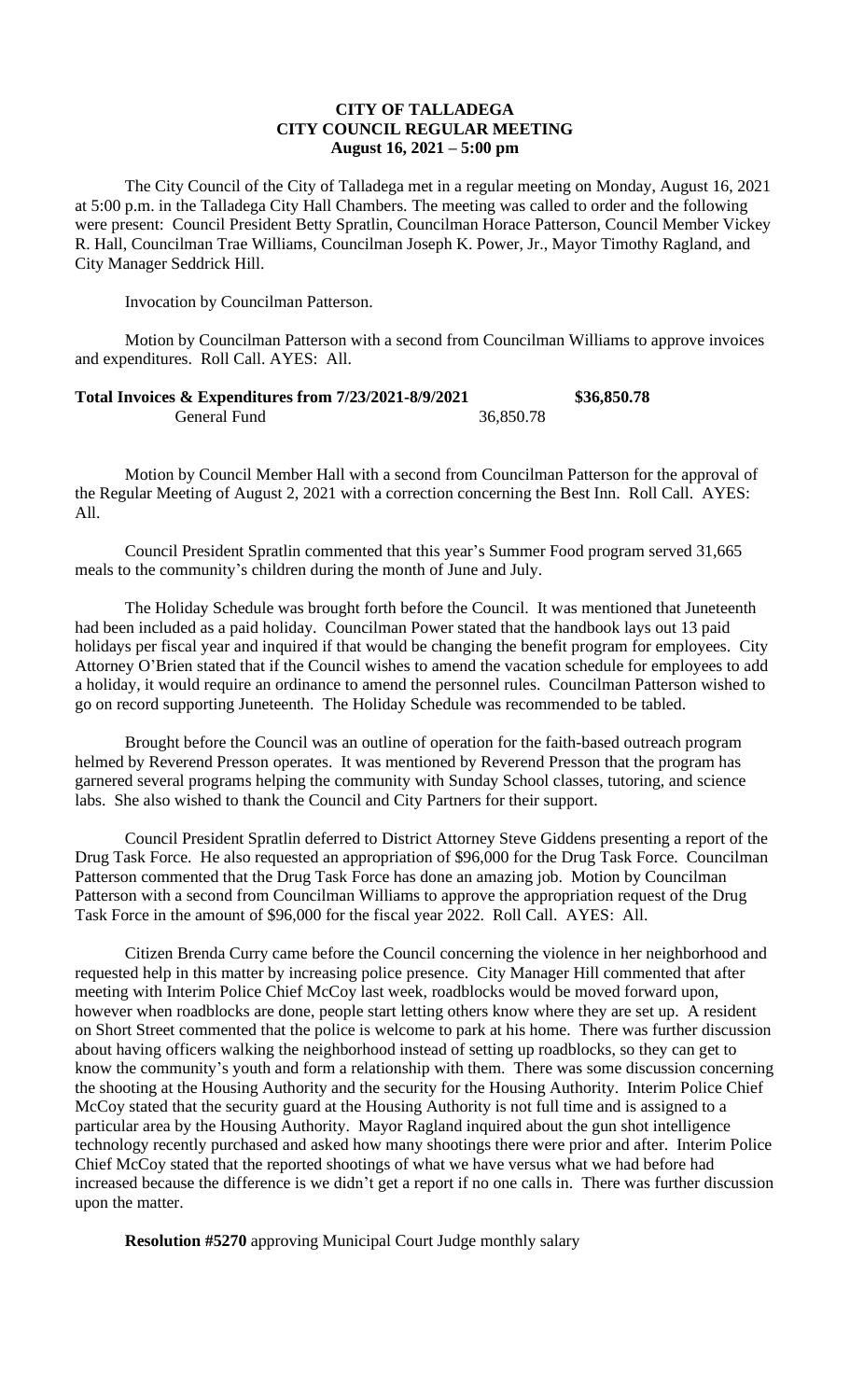Motion by Councilman Patterson with a second from Council Member Hall for the approval of Resolution #5270. Roll Call. AYES: All.

**Resolution #5271** requesting the drafting and adoption of legislation to amend Alabama Code 1975, Chapter 11, Article 3

Council President Spratlin deferred to Municipal Court Clerk Sparks concerning Resolution #5271. Court Clerks Sparks stated the purpose of this request is mandatory sentencing of someone without a permit in Alabama, this would not include those whose permit had lapsed, but would be for continual criminal element within the City who constantly is caught. It is requested the Council sign requesting Representative Hurst to consider passing this onto the Legal Department.

Motion by Councilman Williams with a second from Councilman Patterson for the approval of Resolution #5271. Roll Call. AYES: Council President Spratlin, Councilman Patterson, Council Member Hall, and Councilman Williams NAY: Councilman Power

**Resolution #5272** approving a contract with Merchant McIntyre Associates for developing funding strategies and implementation at a cost of \$7,500//month for 3 months

Motion by Councilman Patterson with a second from Councilman Williams for the approval of Resolution #5272. Roll Call. AYES: All.

Motion by Councilman Williams with a second by Councilman Patterson to approve invoices and expenditures for the Water Department. Roll Call. AYES: All.

| Water Department Expenditures for 7/23/2021 to 8/9/2021 |           | \$28,540.66 |
|---------------------------------------------------------|-----------|-------------|
| Water/Sewer Fund                                        | 28,540.66 |             |

**Ordinance #1890** authorizing the issuance of the Water and Sewer Revenue Warrants, Series 2021-A and Series 2021-B

Motion by Councilman Patterson with a second from Councilman Williams for the Reading of the Heading Only of Ordinance #1890. Roll Call. AYES: All.

AN ORDINANCE AUTHORIZING THE ISSUANCE OF THE CITY'S \$28,130,000 PRINCIPAL AMOUNT OF WATER AND SEWER REVENUE WARRANTS, SERIES 2021-A, AND \$5,240,000 PRINCIPAL AMOUNT OF WATER AND SEWER REVENUE WARRANTS, TAXABE SERIES 2021-B

Motion by Councilman Williams with a second from Councilman Patterson for the Waiver of the First Reading and Immediate Consideration of Ordinance #1890. Roll Call. AYES: All.

Motion by Councilman Patterson with a second from Councilman Williams for the Adoption of Ordinance #1890. Roll Call. AYES: All.

Councilman Power commented that the financial report shows the overall revenue being way over where we should be and noted that although we've spent a lot more, we also earned a lot more than normally during this time of year. He requested that a detailed report be done. City Manager Hill agreed and commented that the report would be ready sometime next week.

City Manager Hill commented that he hears everything citizens have said concerning violence and remarked that the City is currently working on those types of things to resolve the gun violence. It was noted that a camera system was being worked on. He also commented that he would meet with businesses to see what their input is, met with the Civil Service Board, the recreation center had been cleaned and pressure washed, noting the desire to revitalize the parks, great things with Career Life and the wish to build internship programs, met with CSX concerning the cutting of the Railroad crossings.

Council Member Hall stated that there were several positive events held in Talladega. Dr. Winfrey had a parade in Knoxville with 25-30 cars and Mr. Duncan held a back-to-school party in Knoxville Park which was very well attended. She also mentioned the great work done by the Community Appearance Department at Tinney St. and also wished to thank Public Works Director Phillips.